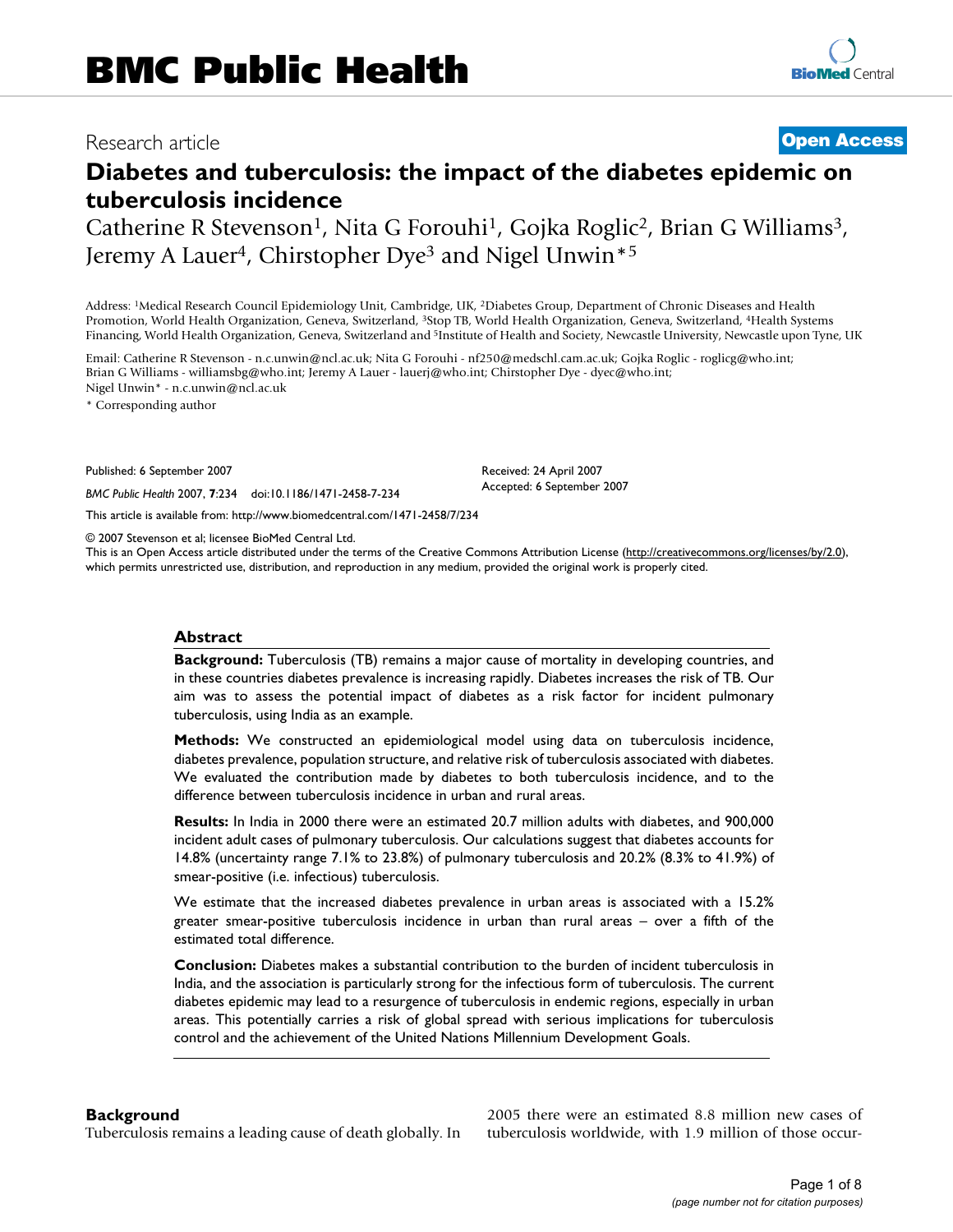ring in India[1]. Incidence of tuberculosis is greatest among those with conditions impairing immunity[2], such as human immunodeficiency virus (HIV) infection and diabetes. The consequences of mismanagement of tuberculosis in a patient with diabetes can be severe, but there are simple and immediate opportunities for improving treatment success and reducing mortality.

The global burden of diabetes is increasing, and recent estimates highlight the importance of this disease in India. There were an estimated 20–30 million people in India with diabetes in 2000 (estimates vary with study methodology) [3,4], and projections suggest prevalence will rise to almost 80 million people by 2030[4]. It is possible that in areas of high diabetes prevalence the impact of this diabetes epidemic[4] on tuberculosis could be as great as that of HIV[5], and the spread of HIV is one of the main reasons why targets set by the Stop TB Partnership (within the framework of the Millennium Development Goals) will not be met in several regions, at least at current rates of progress[6]. However, the overall importance of diabetes as a risk factor for tuberculosis is still largely unknown, although a recent analysis in Mexico concluded that, in the population studied, 25% of pulmonary tuberculosis was attributable to diabetes[5].

Our objective was to estimate the population-level impact of diabetes on the incidence of pulmonary tuberculosis in India. We chose India as an illustrative example because of its large population size, the availability of relatively good data on both diabetes and tuberculosis, and because the latter indicate that both these conditions are major public health problems there. We also aimed to evaluate the contribution made by diabetes to the higher tuberculosis incidence in urban compared with rural populations.

## **Methods**

#### *Epidemiological data*

Data were extracted from the sources below, as summarised in Table 1. Analyses were limited to the adult population aged 25 years and over, as estimates of diabetes prevalence and the relative risks of incident tuberculosis associated with diabetes were available for this age group only.

#### *Diabetes Prevalence*

Several sources of diabetes prevalence data are available for India [3,7,11]; however, we used data from the Prevalence of Diabetes in India Study (PODIS)[3], as it was the largest study and the only one to ascertain urban and rural prevalences separately. PODIS is a population-based study of 18,363 participants (9,008 men, 9,355 women) aged  $\geq$  25 years in 77 centres throughout India. As PODIS reported no sex difference in crude diabetes prevalence,

we applied the same age-specific prevalence estimates to men and women.

Numbers of diabetes cases in India were estimated by multiplying age-specific diabetes prevalence estimates from PODIS by the age- and sex-specific United Nations population estimates for India in 2000[12].

## *Tuberculosis Incidence*

Tuberculosis case-notification data are routinely sent to the World Health Organization from the Revised National Tuberculosis Control Programme (RNTCP) in India. As the programme does not yet detect all new TB cases arising each year, the distribution of reported smear-positive cases by age and sex was used with the WHO crude estimate[1] (all ages, both sexes) of smear-positive tuberculosis incidence in India in 2000 to calculate the total number of smear-positive cases by age and sex. The percentage of new smear-positive cases occurring in each age/ sex group was calculated by dividing the RNTCP-reported number of cases in each group by the total reported incidence.

RNTCP notifications only include information on age and sex for smear-positive cases. Age- and sex-specific incidences of total pulmonary tuberculosis (smear-positive plus smear-negative) were therefore calculated from the *estimates* for smear-positive incidences calculated previously. We adjusted for the difference in age distribution of smear-negative and smear-positive tuberculosis incidence by dividing the age- and sex-specific smear-positive incidence estimates by the age-specific ratios of smear-positive to total pulmonary tuberculosis[13]. We then calculated the overall incidence of total pulmonary tuberculosis in the population using the WHO estimate for total tuberculosis incidence in the population (smearpositive, smear-negative and extra-pulmonary)[1] and estimating that 20% of incident tuberculosis is extrapulmonary [14-16]. The adjusted age- and sex-specific incidences were then each multiplied by the ratio of the WHO-estimated crude incidence to the sum of the individual incidences, to ensure that the sum of the age- and sex-specific incidences was equal to the overall WHO crude incidence estimate.

#### *Relative risk for tuberculosis associated with diabetes*

We obtained age-specific relative risks for the association between diabetes and incident tuberculosis (for total pulmonary tuberculosis and smear-positive tuberculosis separately) from a study of 814,713 Korean civil servants[17]. As separate age-specific relative risks were not reported for men and women, we applied the same estimates to both sexes.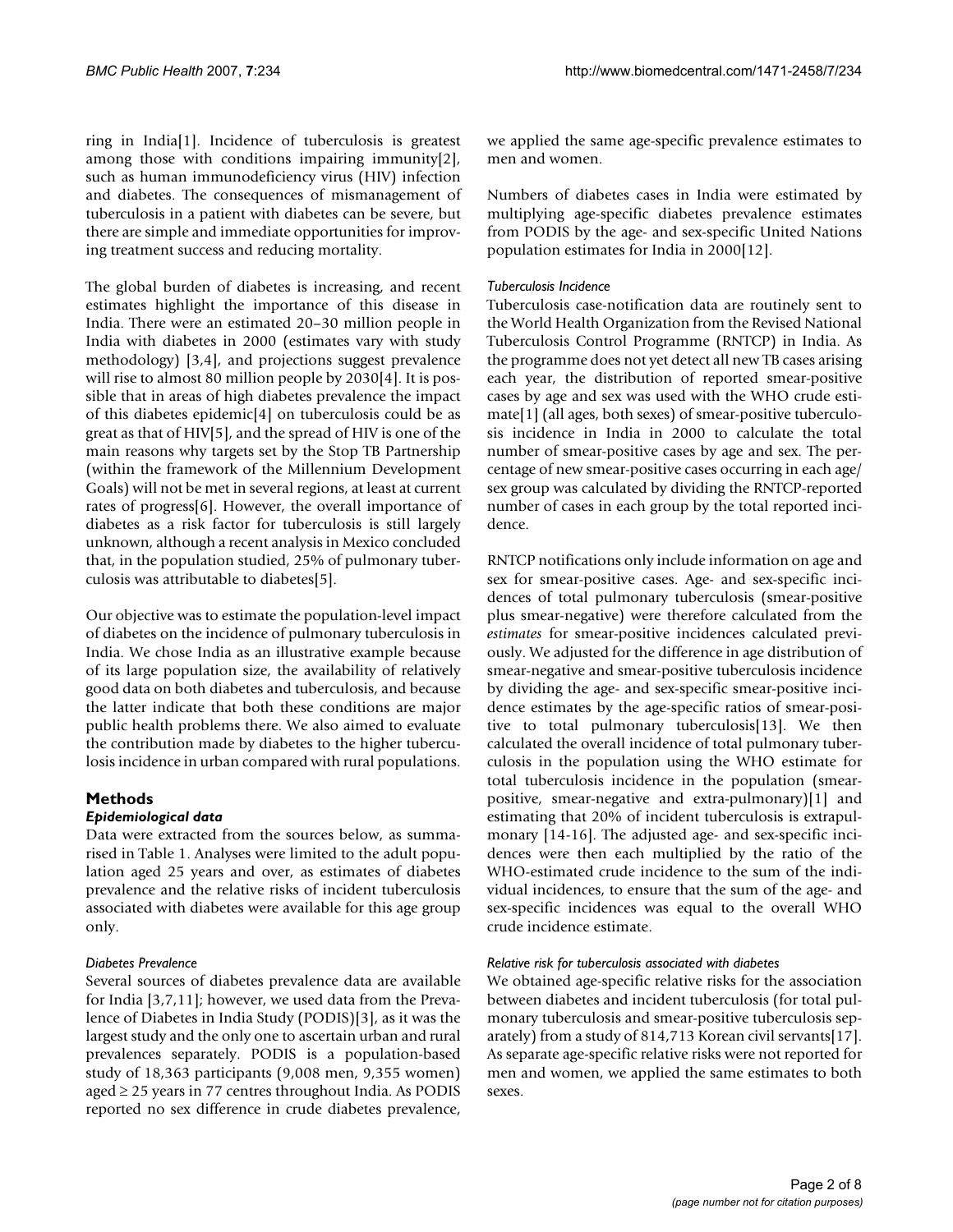|                          | UN popula-<br>tion<br>estimate <sup>12</sup><br>(A) | <b>Diabetes</b><br>prevalence*3<br>$%$ (B) | <b>Estimated</b><br>number with<br>diabetes (A x<br>B) | Number of<br>pulmonary<br>tuberculosist<br>incident<br>$cases^{\ddagger}$ | Number of<br>smear-posi-<br>tive tubercu-<br>losis incident<br>$cases^{\ddagger}$ | $RR**$ for<br>pulmonary<br>tuberculosis <sup>†1</sup><br>$7(95\% \text{ Cl})$ | $RR**$ for<br>smear-<br>positive<br>tuberculosis <sup>17</sup><br>(95% CI) |
|--------------------------|-----------------------------------------------------|--------------------------------------------|--------------------------------------------------------|---------------------------------------------------------------------------|-----------------------------------------------------------------------------------|-------------------------------------------------------------------------------|----------------------------------------------------------------------------|
| Total                    | 481,573,000                                         | 4.3                                        | 20,707,639                                             | 939,064                                                                   | 575,900                                                                           | $5.1$ (1.7 – 15.8)                                                            | $7.1(2.9 - 17.2)$                                                          |
| Women (age in<br>years): |                                                     |                                            |                                                        |                                                                           |                                                                                   |                                                                               |                                                                            |
| $25 - 29$                | 40,462,000                                          | 2.1                                        | 849,702                                                | 59,738                                                                    | 34,834                                                                            | $7.8$ (1.2 – 51.3)                                                            | 6.6 $(1.7 - 26.6)$                                                         |
| $30 - 39$                | 68,472,000                                          | 3.5                                        | 2,396,520                                              | 91,688                                                                    | 54.629                                                                            | $10.0 (6.8 - 14.5)$                                                           | 6.6 $(1.7 - 26.6)$                                                         |
| $40 - 49$                | 50,913,000                                          | 4.7                                        | 2,392,911                                              | 49,159                                                                    | 31,084                                                                            | $4.7(3.6 - 6.2)$                                                              | $12.7(7.4 - 21.6)$                                                         |
| $50 - 59$                | 35,327,000                                          | 5.1                                        | 1,801,677                                              | 28,220                                                                    | 17,710                                                                            | $2.3$ (1.8 – 2.9)                                                             | $5.2$ (3.1 – 8.7)                                                          |
| $60+$                    | 39,789,000                                          | 6.9                                        | 2,745,441                                              | 19,708                                                                    | 12,548                                                                            | $1.8$ (1.1 – 2.9)                                                             | $4.0$ (1.4 – 11.4)                                                         |
| Men (age in<br>years):   |                                                     |                                            |                                                        |                                                                           |                                                                                   |                                                                               |                                                                            |
| $25 - 29$                | 43.998.000                                          | 2.1                                        | 923,958                                                | 108.527                                                                   | 63,283                                                                            | $7.8$ (1.2 – 51.3)                                                            | 6.6 $(1.7 - 26.6)$                                                         |
| $30 - 39$                | 74,585,000                                          | 3.5                                        | 2,610,475                                              | 205,044                                                                   | 123,081                                                                           | $10.0 (6.8 - 14.5)$                                                           | 6.6 $(1.7 - 26.6)$                                                         |
| $40 - 49$                | 55,434,000                                          | 4.7                                        | 2,605,398                                              | 166,705                                                                   | 105.841                                                                           | $4.7(3.6-6.2)$                                                                | $12.7(7.4 - 21.6)$                                                         |
| $50 - 59$                | 35,796,000                                          | 5.1                                        | 1,825,596                                              | 118,990                                                                   | 74,500                                                                            | $2.3$ (1.8 – 2.9)                                                             | $5.2(3.1 - 8.7)$                                                           |
| $60+$                    | 36,797,000                                          | 6.9                                        | 2,538,993                                              | 91,286                                                                    | 58,391                                                                            | $1.8(1.1 - 2.9)$                                                              | $4.0$ (1.4 – 11.4)                                                         |

**Table 1: Summary of epidemiological data used to evaluate the importance of diabetes as a risk factor for tuberculosis in India in 2000 for adults aged 25 years and over**

\*Age-specific only; see Methods

†Smear-positive plus smear-negative

‡See Appendix for calculations

§Relative risk of incident TB associated with baseline diabetes

||As no RR was available for smear-positive TB incidence for the age band 25–29, the RR for 30–39 was used

This is the only large-scale prospective study quantifying the diabetes-associated risk of incident tuberculosis (reactivation was excluded by baseline chest x-ray) within a single population. The only study we found at the time of undertaking the analyses which had been undertaken in India had a small sample size and was cross-sectional in design, so was less precise and could not account for temporal associations and does not provide age specific relative risk estimates,[18] Recently a case control study of risk factors for TB has been published from India in which known diabetes was ascertained by questionnaire[19], but this only provides a single, all ages, estimate of relative risk.

#### *Population*

Age- and sex-specific estimates of the resident Indian population in 2000 were obtained from UN World Population Prospects, 2004 revision[12].

#### *Statistical calculations*

Estimates of diabetes prevalence, tuberculosis incidence and the relative risk of tuberculosis incidence associated with diabetes were applied to age- and sex-specific estimates of the Indian population to calculate the Attributable Fraction (Population)[20] (see below). We calculated crude estimates of the AF(P) using data for tuberculosis incidence and diabetes prevalence for the overall population, as well as estimates stratified by age and sex. The published 95% confidence intervals for the relative risks

were used to derive upper and lower bounds for the AF(P) estimates.

We estimated the proportion of tuberculosis attributable to diabetes among those with diabetes using the Attributable Fraction (Exposed)[20] (see below) for smear-positive and total pulmonary tuberculosis. Age-adjusted relative risks and 95% confidence intervals were calculated using Mantel-Haenszel methods.

#### *Attributable fractions: definitions and formulae*

We used the following definitions and formulae for attributable fractions.

#### *Attributable Fraction (Population)*

The proportion by which the incidence rate of the outcome of interest (here, incident tuberculosis) in the *entire* population would theoretically be reduced if the exposure of interest (here, diabetes) were eliminated.

$$
AF(P) = \frac{P_e(RR - 1)}{1 + P_e(RR - 1)}
$$

where  $P_e$  is the prevalence of the exposure and RR is the relative risk for the outcome of interest.

#### *Attributable Fraction (Exposed)*

The proportion by which the incidence rate of the outcome of interest (here, incident tuberculosis) in the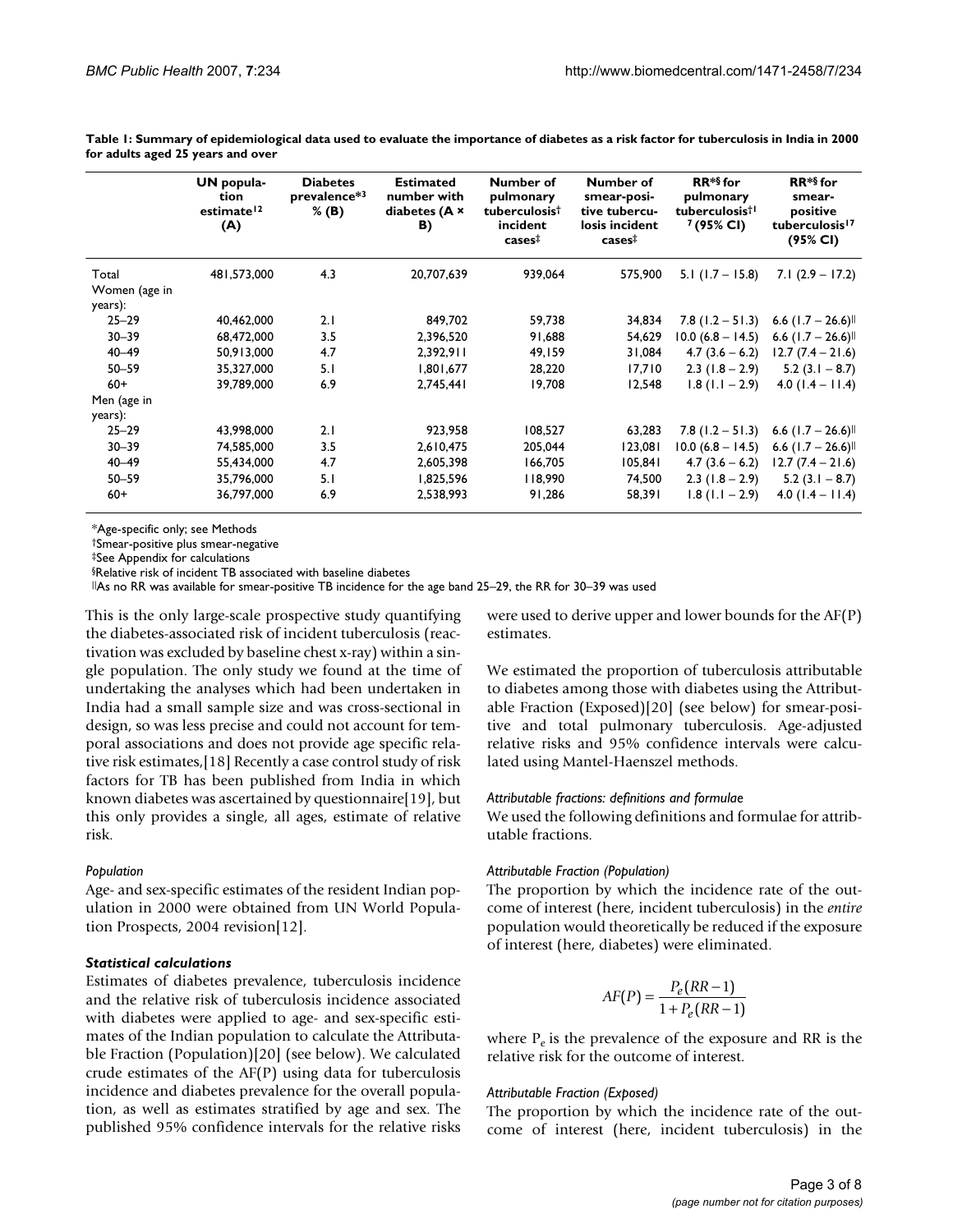*exposed* population would theoretically be reduced if the exposure of interest (here, diabetes) were eliminated.

$$
AF(E) = \frac{RR - 1}{RR}
$$

where RR is the relative risk for the outcome of interest.

#### *Urban/rural distribution*

We aimed to estimate the contribution made by diabetes to the higher tuberculosis incidence observed in urban as compared with rural populations. We approached this by calculating the theoretical urban and rural tuberculosis incidences which would be expected from the distribution of diabetes prevalence and the diabetes-associated relative risk for developing tuberculosis. This initially required partitioning tuberculosis incidence across the populations with and without diabetes. We defined the equation:

$$
TB_T = [TB_{ND} \times RR \times P_{DIA}] + [TB_{ND} \times (1 - P_{DIA})],
$$

where  $TB<sub>T</sub>$  is the total tuberculosis incidence rate,  $TB<sub>ND</sub>$  is tuberculosis incidence in the sub-population without diabetes, RR is the relative risk of incident tuberculosis for diabetes, and  $P_{\text{DIA}}$  is the prevalence of diabetes. This equation was used to estimate tuberculosis incidence in the populations with and without diabetes by solving mathematically for  $TB<sub>ND</sub>$ . Tuberculosis incidence in the population *with* diabetes is  $TB<sub>ND</sub> \times RR$ . Theoretical urban and rural tuberculosis incidences were then calculated using the equation above with the urban and rural diabetes prevalences reported by PODIS[3]. For comparison, urban and rural tuberculosis incidences were also calculated using recent measurements of the annual risk of tuberculosis infection[21] and Styblo's equation[22], which has been shown to be applicable within India[23].

#### *Prevalence of diabetes among tuberculosis patients*

The prevalence of diabetes among people with tuberculosis was estimated by calculating the number of tuberculosis cases in the populations with and without diabetes, and hence the percentage of cases with diabetes. Numbers of tuberculosis cases were calculated by multiplying agespecific estimates of tuberculosis incidence and of diabetic and non-diabetic population size. Age-specific tuberculosis incidences in the populations with and without diabetes were estimated using the same methods described under *Urban/rural distribution*.

All calculations were carried out in Microsoft Excel 2003.

## **Results**

In India in 2000 there were an estimated 481,573,000 people over the age of 25 (12). Among these, 4.3% (20,707,639) had diabetes (3), and 939,064 developed pulmonary tuberculosis, of which 575,900 were smearpositive and hence infectious (Table 1).

## *Population impact of diabetes on tuberculosis*

We estimate that diabetes accounted for 14.8% (7.1% to 23.8% – upper and lower bounds based on relative risk 95% confidence intervals) of incident pulmonary tuberculosis in India in 2000, equating to 139,000 (67,000 to 224,000) cases. We estimated the proportion of incident smear-positive tuberculosis due to diabetes to be 20.2% (8.3% to 41.9%), or 116,000 (48,000 to 241,000) cases (Table 2).

In the sub-population of the estimated 20.7 million adults with diabetes in India, our calculations indicate that diabetes accounts for 80.5% (39.9% to 93.7%) of the 172,000 annual incident cases of pulmonary tuberculosis, and 85.9% (65.9% to 94.2%) of the 135,000 cases of smear-positive (i.e. infectious) tuberculosis (Table 3).

## *Urban/Rural differences*

Our calculations suggest that the increased prevalence of diabetes in urban areas is associated with a 15.2% greater smear-positive tuberculosis incidence and a 10.8% greater total pulmonary tuberculosis incidence in urban compared with rural areas. We estimate that the incidence of smear-positive tuberculosis in urban areas is in fact 69.2% greater than that in rural areas, from calculations using measurements of the annual risk of tuberculosis infection, suggesting that diabetes accounts for approximately a fifth of the total difference.

## *Prevalence of diabetes among tuberculosis patients*

We predict that in India 18.4% (12.5% to 29.9%) of people with pulmonary tuberculosis (both smear-positive and smear-negative) have diabetes, and that in the smearpositive group diabetes prevalence is 23.5% (12.1% to 44%).

## **Discussion**

Our findings suggest that a substantial proportion of incident tuberculosis in India is attributable to diabetes;14.8% of pulmonary tuberculosis and 20.2% of smear-positive – i.e. infectious – tuberculosis. They also suggest that diabetes is present in 18.4% of adults in India with pulmonary tuberculosis and in 23.5% of those with smear-positive tuberculosis, despite a national adult diabetes prevalence of 4.3%. This result is comparable to that of a recent study in Mexico, which found a diabetes prevalence of 35% among tuberculosis patients in a district with an adult diabetes prevalence of 5.3%[5].

Estimates of the urban/rural distribution of the annual risk of tuberculosis infection suggest that, on average, smear-positive tuberculosis incidence in India is 69.2%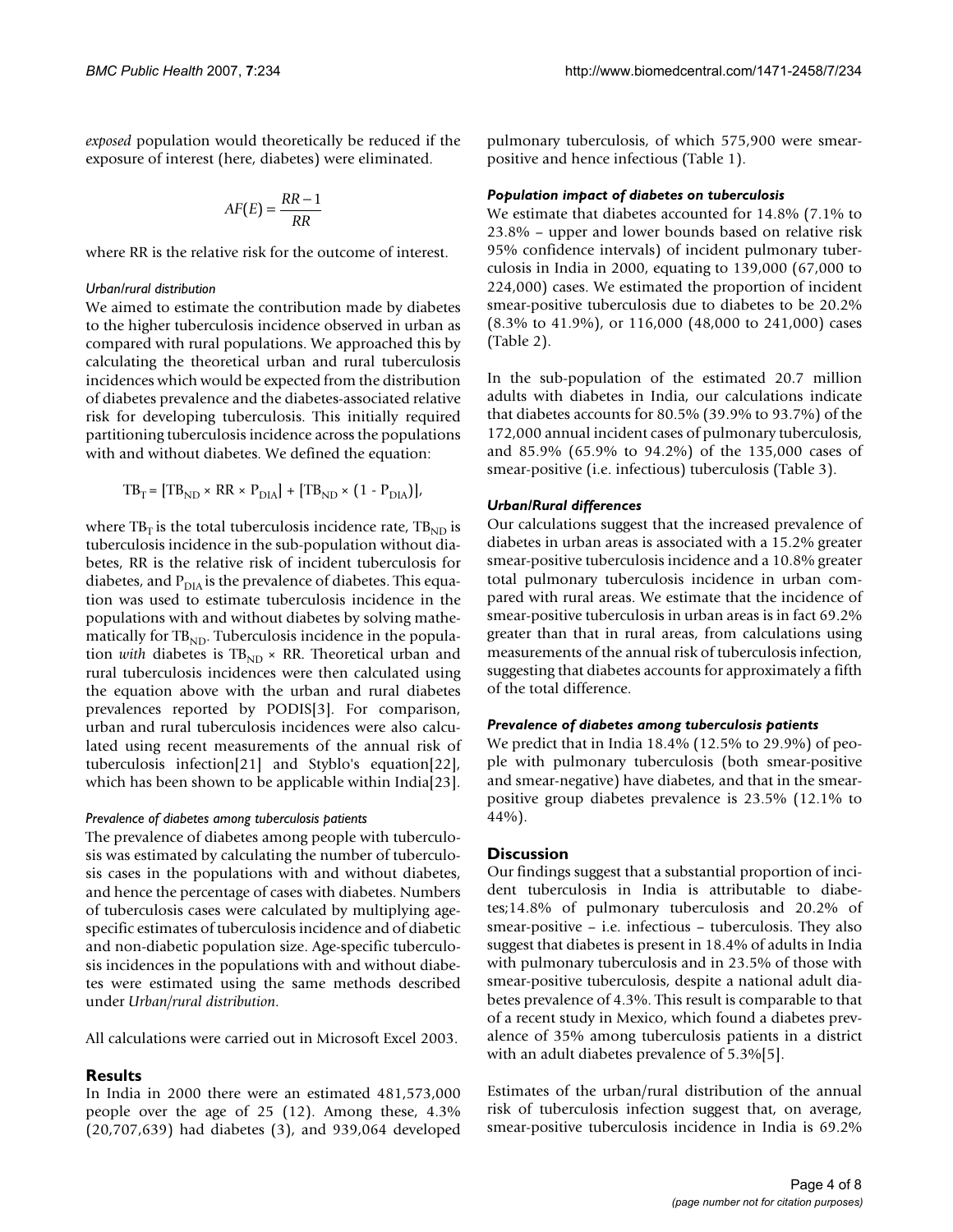|                            | Total pulmonary tuberculosis                                               |                       |              |                               | Smear-positive tuberculosis                                                |                       |              |                               |
|----------------------------|----------------------------------------------------------------------------|-----------------------|--------------|-------------------------------|----------------------------------------------------------------------------|-----------------------|--------------|-------------------------------|
|                            | <b>Attributable Fraction</b><br>(Population) % (upper and<br>lower bounds) |                       | Excess cases | Percentage of<br>excess cases | <b>Attributable Fraction</b><br>(Population) % (upper and<br>lower bounds) |                       | Excess cases | Percentage of<br>excess cases |
| Overall<br>(crude)         | 15.1                                                                       | $(2.8 - 38.9)$        | 141,548      |                               |                                                                            | $20.8$ $(7.7 - 41.0)$ | 119,622      |                               |
| Overall (age-<br>adjusted) |                                                                            | $14.8$ $(7.1 - 23.8)$ | 138,767      | 100.0                         |                                                                            | $20.2$ $(8.3 - 41.9)$ | 116,389      | 100.0                         |
| Women age                  |                                                                            |                       |              |                               |                                                                            |                       |              |                               |
| in years:                  |                                                                            |                       |              |                               |                                                                            |                       |              |                               |
| $25 - 29$                  | 12.5                                                                       | $(0.4 - 51.4)$        | 7,455        | 5.4                           |                                                                            | $10.6$ $(1.3 - 35.0)$ | 3,683        | 3.2                           |
| $30 - 39$                  | 23.9                                                                       | $(17.0 - 32.2)$       | 21,926       | 15.8                          | 16.5                                                                       | $(2.2 - 47.3)$        | 8,993        | 7.7                           |
| $40 - 49$                  | 14.9                                                                       | $(10.9 - 19.7)$       | 7,316        | 5.3                           | 35.4                                                                       | $(23.2 - 49.2)$       | 11,016       | 9.5                           |
| $50 - 59$                  | 6.2                                                                        | $(4.1 - 8.8)$         | 1,755        | 1.3                           | 17.6                                                                       | $(9.5 - 28.3)$        | 3,112        | 2.7                           |
| $60+$                      | 5.0                                                                        | $(0.5 - 11.6)$        | 982          | 0.7                           | 17.0                                                                       | $(2.6 - 41.7)$        | 2.128        | 1.8                           |
| Men age in                 |                                                                            |                       |              |                               |                                                                            |                       |              |                               |
| years:                     |                                                                            |                       |              |                               |                                                                            |                       |              |                               |
| $25 - 29$                  | 12.5                                                                       | $(0.4 - 51.4)$        | 13,544       | 9.8                           | 10.6                                                                       | $(1.3 - 35.0)$        | 6,691        | 5.7                           |
| $30 - 39$                  | 23.9                                                                       | $(17.0 - 32.2)$       | 49,034       | 35.3                          | 16.5                                                                       | $(2.2 - 47.3)$        | 20,261       | 17.4                          |
| $40 - 49$                  | 14.9                                                                       | $(10.9 - 19.7)$       | 24,809       | 17.9                          | 35.4                                                                       | $(23.2 - 49.2)$       | 37,511       | 32.2                          |
| $50 - 59$                  | 6.2                                                                        | $(4.1 - 8.8)$         | 7,398        | 5.3                           | 17.6                                                                       | $(9.5 - 28.3)$        | 13,091       | 11.2                          |
| $60+$                      | 5.0                                                                        | $(0.5 - 11.6)$        | 4,548        | 3.3                           | 17.0                                                                       | $(2.6 - 41.7)$        | 9,903        | 8.5                           |

**Table 2: Fraction of tuberculosis attributable to diabetes in India in 2000 in the adult population aged 25 years and over**

higher in urban compared with rural areas. Crowded living conditions in urban districts are one possible factor. However, the increased prevalence of diabetes in urban areas may also play a role – according to our calculations, diabetes is responsible for the urban incidence of smearpositive tuberculosis being 15.2% greater than that in rural areas, or approximately a fifth of the total difference. Our results suggest therefore that the increased diabetes prevalence associated with the rapid urbanization taking place in India has important implications for tuberculosis control.

Our findings are subject to the general caveats applied to attributable risk estimates, for example that we assume a causal association, that other risk factors for tuberculosis are equally distributed across those with and without diabetes, and that those made more susceptible to infection by diabetes are fully exposed to the tuberculosis risk. One underlying risk factor for tuberculosis that may not be equally distributed between those with and without diabetes in India is poverty. Consistent with this a recent case control study from India of risk factors for TB found a univariate odds ratio of 1.8 for previously diagnosed diabetes, which strengthened to 2.44 when controlling for other risk factors, including low socio economic status[19]. However, even allowing for an uneven distribution in other risk factors between those with and without diabetes our attributable risk estimates may well be conservative because our prevalence figures for diabetes are conservative. A large study measuring the prevalence of diabetes in urban areas in India reported that 12.1% of adults had diabetes[10], compared with an urban prevalence of 5.6% found by the study used in our calculations[3]. Recalculating the Attributable Fraction (Population) using this higher value suggests that in urban areas this could be as high as 33.3% (7.4% to 64.2%) for pulmonary tuberculosis and 42.5% (19.0% to 66.2%) for smear-positive tuberculosis. Additionally, we have not considered the contribution to tuberculosis risk from hyperglycaemia below the diabetic threshold. Published data on the association between non-diabetic hyperglycaemia and tuberculosis are rare. However, a recent case control study from Indonesia[24] reported an odds ratio for the risk of tuberculosis associated with impaired fasting glucose (4.2, 95% CIs 1.5–11.7) as similar to that for diabetes (4.7, 2.7 – 8.1). The prevalence of impaired fasting glucose and of impaired glucose tolerance tend to be similar to or higher than the prevalence of diabetes[8,10], and thus the overall impact of hyperglycaemia may be even higher than our estimates presented here suggest. Population-level measures for managing hyperglycaemia may potentially be cost-effective simply in terms of their benefit to tuberculosis control.

#### *Limitations and strengths*

A consequence of using separate studies for the different estimates used in our calculations is an inability to account for the inherent biases of each contributing study.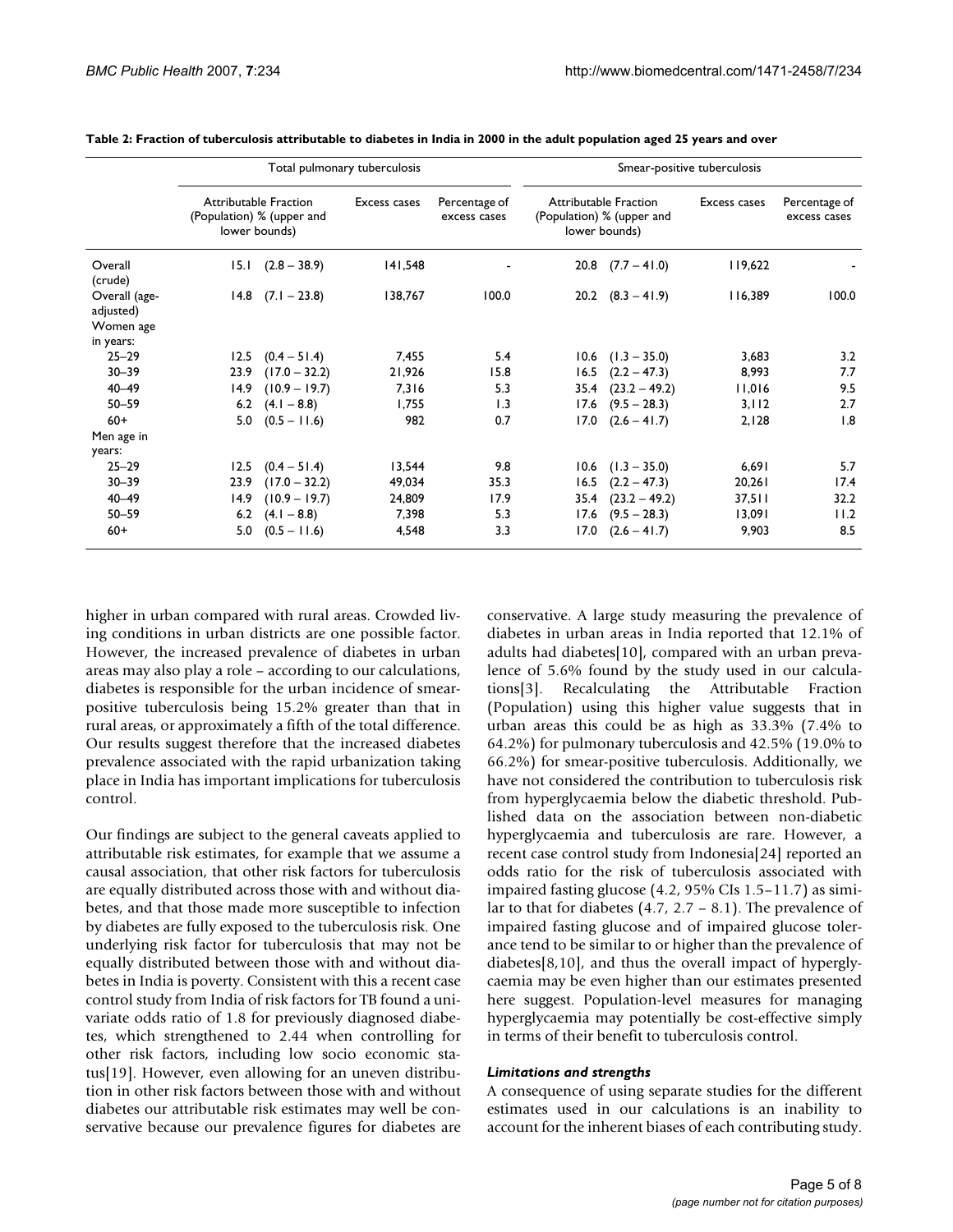|              | Attributable Fraction (Exposed) |                                                            |                                                        |                        |  |  |
|--------------|---------------------------------|------------------------------------------------------------|--------------------------------------------------------|------------------------|--|--|
|              |                                 | Total pulmonary tuberculosis % (upper and lower<br>bounds) | Smear-positive tuberculosis % (upper and lower bounds) |                        |  |  |
| Overall      |                                 | $80.5$ $(39.9 - 93.7)$                                     | 85.9                                                   | $(65.9 - 94.2)$        |  |  |
| Age in years |                                 |                                                            |                                                        |                        |  |  |
| $25 - 29$    |                                 | $87.2$ $(15.3 - 98.1)$                                     | 84.9*                                                  | $(39.4 - 96.2)$        |  |  |
| $30 - 39$    | 90.0                            | $(85.4 - 93.1)$                                            | 84.9*                                                  | $(39.4 - 96.2)$        |  |  |
| $40 - 49$    |                                 | $78.8$ $(72.1 - 83.9)$                                     | 92.I                                                   | $(86.6 - 95.4)$        |  |  |
| $50 - 59$    |                                 | $56.5$ $(45.4 - 65.5)$                                     | 80.7                                                   | $(67.4 - 88.5)$        |  |  |
| $60+$        |                                 | $43.2$ $(6.5 - 65.6)$                                      |                                                        | $74.7$ $(27.5 - 91.2)$ |  |  |

**Table 3: Proportion of tuberculosis attributable to diabetes in the subpopulation of people with diabetes**

\*As no relative risk (RR) was available for smear-positive tuberculosis incidence for the age band 25–29, the RR for the age band 30–39 was used.

However, so long as each of the studies is independently valid, this does not invalidate our conclusions as long as the assumptions involved are clearly understood.

In deciding on which study to use for the relative risk estimates we searched thoroughly for studies describing the association between tuberculosis and diabetes, and have critically reviewed these studies elsewhere [25]. There is consistent evidence from a number of studies, with different designs and from geographically diverse areas that diabetes is associated with an increased risk of tuberculosis, with an overall increased risk around 1.5 to 8 times higher. However, there are several limitations in the published studies, concerning in particular sample size, the case definitions used for diabetes and tuberculosis, the assessment and control for potential confounders and the fact that most do not provide age specific relative risks or odds ratios[25].

We chose to use relative risk estimates from the study in Korea[17] for several reasons. Firstly, the lack of robust studies reporting age specific relative risk estimates on the association between diabetes and TB from India meant that we had to look elsewhere. Secondly, the study from Korea is the only genuine prospective cohort study on this topic in the past 20 years, and thirdly it is one of only two studies we found that provided age specific relative risk estimates. In addition, based on chest X-rays at baseline the study was able exclude reactivation of pulmonary TB and assess the association of diabetes with new cases. It is, however, important to acknowledge the study's shortcomings. In particular the definition of diabetes was based on unconventional glucose cut points (i.e. 150 mg/dl for fasting and 180 mg/dl post prandial – as opposed to 140 and 200 mg/dl respectively as recommended by WHO at that time). In addition, the diagnosis of diabetes was based on glucose measurement at one point in time, rather than repeated measurements to confirm the diagnosis. This is common to virtually all epidemiological studies of diabetes but is likely to result in significant misclassification of cases of diabetes due to a mixture of biological variation in blood glucose levels and measurement error. It is likely that this led to an underestimate of the association between diabetes and tuberculosis. The crude prevalence of diabetes was low, being 1.2% in men and only 0.2% in women, and there were only 3 women with diabetes (out of 320) who developed TB, and thus sex and age specific relative risk estimates were not available. A further limitation is that there are likely to be underlying confounding factors that we have not accounted for. One of these is smoking, which is implicated as a risk factor for both diabetes and tuberculosis. Further work could include adjusting the diabetes-associated risk of tuberculosis incidence for the effect of smoking.

Nonetheless the study was large and well-structured, similar age specific relative risk estimates were found by a group working in Mexico[5], and the physiological mechanisms underlying diabetes-associated susceptibility are unlikely to vary between populations.

Our finding that diabetes is more strongly related to smear positive than smear negative TB reflects the greater relative risks of diabetes for this form of TB found in the study from Korea (see table 1). This relatively greater association between diabetes and smear positive TB compared to smear negative pulmonary TB, has been found in most, but not all, studies that have addressed this issue [25]

The strengths of our study are that the estimates used are taken from reliable, published sources, chosen after a consideration of the available options, and we explore a new hypothesis using a straightforward and transparent method. Further, our study represents the first attempt we are aware of to quantify the population impact of diabetes on tuberculosis in India.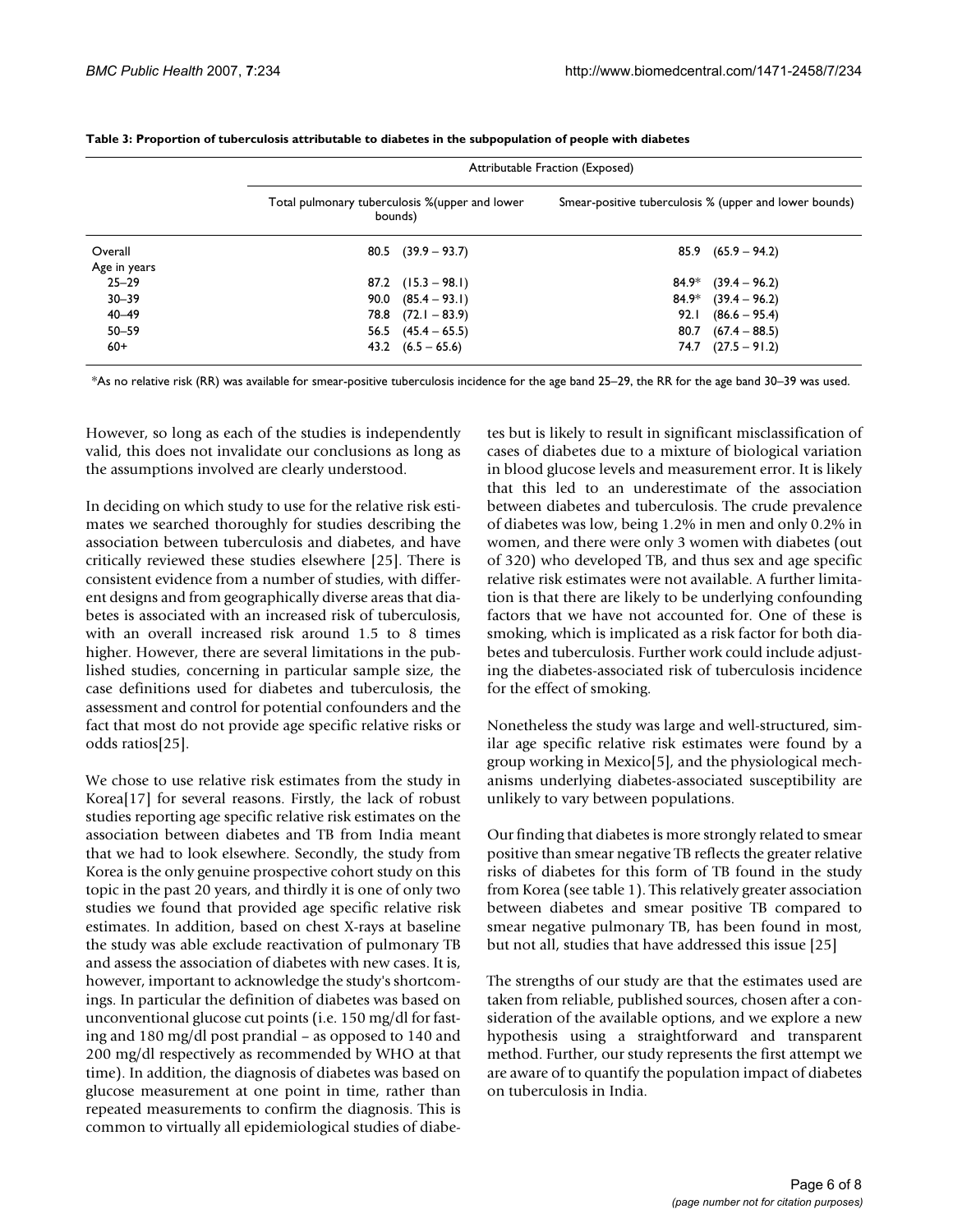## *Implications*

Currently, the future impact of tuberculosis control programmes is predicted from knowledge of the effects of chemotherapy and how it is modified by the HIV epidemic. The findings we report indicate that diabetes also has a considerable effect on tuberculosis epidemiology, and so it is important to adapt tuberculosis programme forecasts to incorporate additional risk factors.

The importance of the association between diabetes and tuberculosis is highlighted by the immediate relevance to the UN Millennium Development Goals, as it offers opportunities for reducing the death rate from tuberculosis, and improving its detection and treatment. It is widely recognised that HIV makes a substantial contribution to the global tuberculosis crisis. It is also known that cooperation to target HIV and tuberculosis simultaneously is crucial for the control of both diseases. In India, HIV accounts for 3.4% of adult tuberculosis incidence[2]; the proportion we estimate to be attributable to diabetes is 14.8%. The impact of diabetes on tuberculosis is therefore already considerable, and the predictions of a diabetes epidemic suggest this is likely to escalate.

In the past, an association between tuberculosis and diabetes was widely accepted. Indeed, half a century ago expert clinics were established for "tuberculous diabetics" and appeared to be successful in reducing the otherwise high mortality rate[26]. Today, however, the potential public health and clinical importance of this relationship seems to be largely ignored. For example, national clinical and policy guidance in the UK on the control of tuberculosis does not consider the relationship with diabetes[27]. The World Health Organization's new "Stop TB Strategy" refers to the problem of TB in "high-risk groups" including people with diabetes[28], but WHO has not yet made specific recommendations concerning the relationship between the two conditions. The recently published international standards for TB care give only cursory mention to diabetes [29,30]. There are, however, some guidelines, such as those from American Thoracic Society[31], which explicitly recommend screening for latent tuberculosis in patients with diabetes and a low threshold of investigation for tuberculosis in people with diabetes with unexplained symptoms. There is a need for new research to guide policy and practice in this area. This includes the need for robust studies of the association between the two conditions, particularly from parts of the world such as India where diabetes is increasing rapidly and TB remains highly endemic. There is evidence that people with TB and diabetes have worse TB outcomes than those without diabetes[25]. For example, a study from Indonesia found that people with diabetes are more than twice as likely to remain sputum culture positive at the end of treatment[32]. The potential impact of diabetes on the success of TB treatment and hence appropriate treatment strategies for those with the two diseases deserves investigation in other parts of the world. Another area worthy of investigation is the potential cost effectiveness of screening people with diabetes for TB in highly endemic areas where diabetes is now common.

## **Conclusion**

We have illustrated, using data from India, that diabetes makes a substantial contribution to tuberculosis incidence. The current diabetes epidemic may lead to a resurgence of tuberculosis in endemic regions, especially in urban areas. This has potentially serious implications for tuberculosis control, and it must become a priority to use this knowledge to initiate focused and coordinated action, including new research in parts of the world where diabetes is epidemic and TB endemic to properly inform public health and clinical practice. It is time that the "unhealthy partnership" [33]of tuberculosis and diabetes receives the attention it deserves.

## **Competing interests**

The author(s) declare that they have no competing interests.

## **Authors' contributions**

NU developed the original idea for this work, worked closely with CS on detailed aspects of the paper, and contributed to its writing and editing. CS extended the initial analysis design, carried out the calculations, wrote the first draft, and collated the responses from the other authors. NF worked closely with CS to develop the analytical methods and contributed to writing and revising the article. JL and GR contributed to the design of the study, to developing the methods and to revising the article. BW contributed to the initial study design and to revising the article. CD contributed to revising the article. All authors approved the final version for publication.

## **Acknowledgements**

Catherine Stevenson sadly died during the period the article was being finalised, and we dedicate it to her memory. Catherine's enthusiasm and intelligent, critical, questioning inspired us all in the preparation of this paper. She is greatly missed.

This work was jointly supported financially by Yale University, the Medical Research Council (UK), the World Health Organization, and the International Diabetes Federation.

## **References**

- 1. World Health Organization: **Global TB database.** World Health Organization; 2006.
- 2. Corbett EL, Watt CJ, Walker N, Maher D, Williams BG, Raviglione MC, Dye C: **[The growing burden of tuberculosis: global trends](http://www.ncbi.nlm.nih.gov/entrez/query.fcgi?cmd=Retrieve&db=PubMed&dopt=Abstract&list_uids=12742798) [and interactions with the HIV epidemic.](http://www.ncbi.nlm.nih.gov/entrez/query.fcgi?cmd=Retrieve&db=PubMed&dopt=Abstract&list_uids=12742798)** *Arch Intern Med* 2003, **163(9):**1009-1021.
- 3. Sadikot SM, Nigam A, Das S, Bajaj S, Zargar AH, Prasannakumar KM, Sosale A, Munichoodappa C, Seshiah V, Singh SK, *et al.*: **The burden of diabetes and impaired glucose tolerance in India using the**